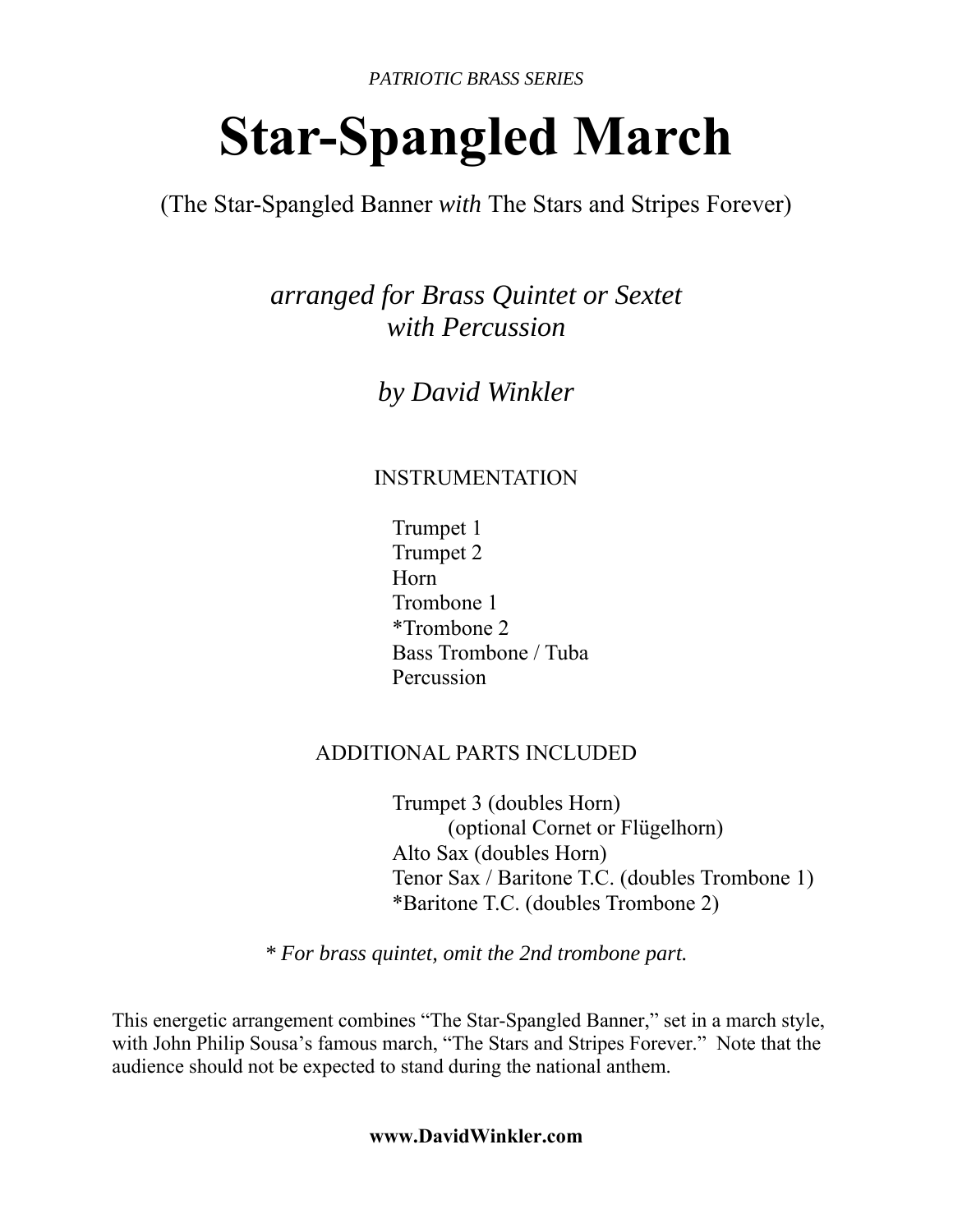## **Star-Spangled March** *PATRIOTIC BRASS SERIES*

(The Star-Spangled Banner *with* The Stars and Stripes Forever) *NOTE: For brass quintet, omit the 2nd trombone part.*

*Arranged by David Winkler* 



© Copyright 2022 by David S. Winkler. All rights reserved. International copyright secured. www.DavidWinkler.com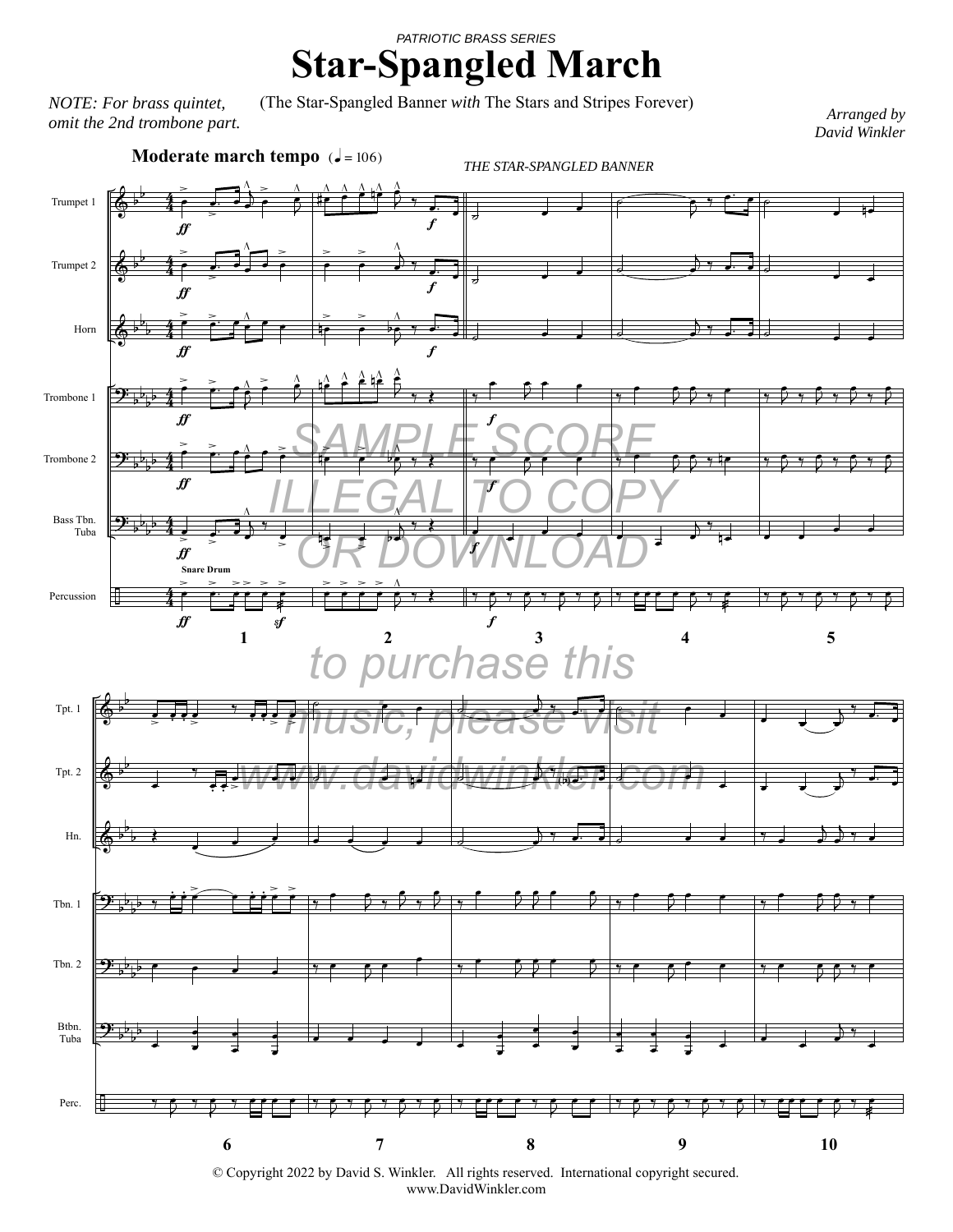

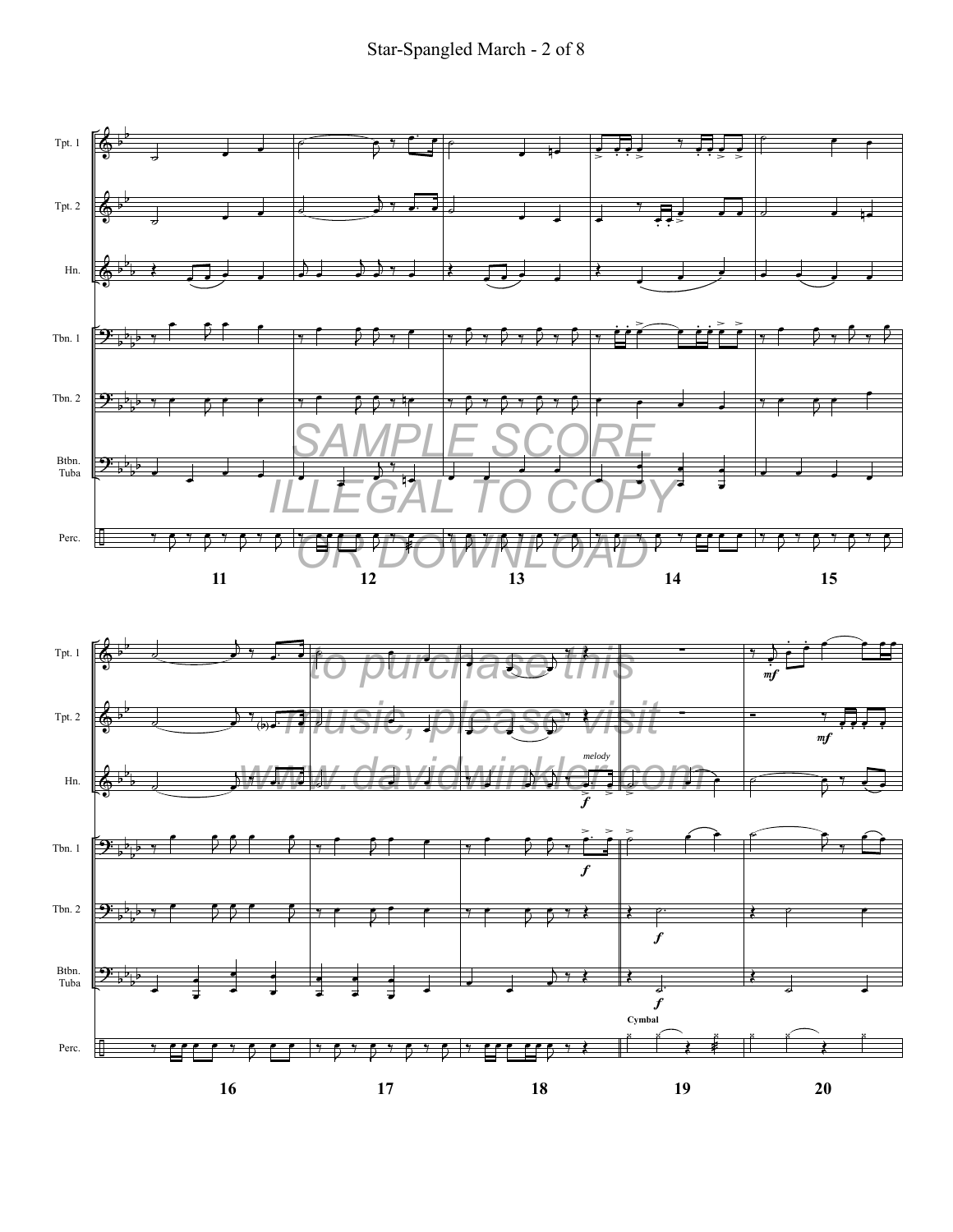

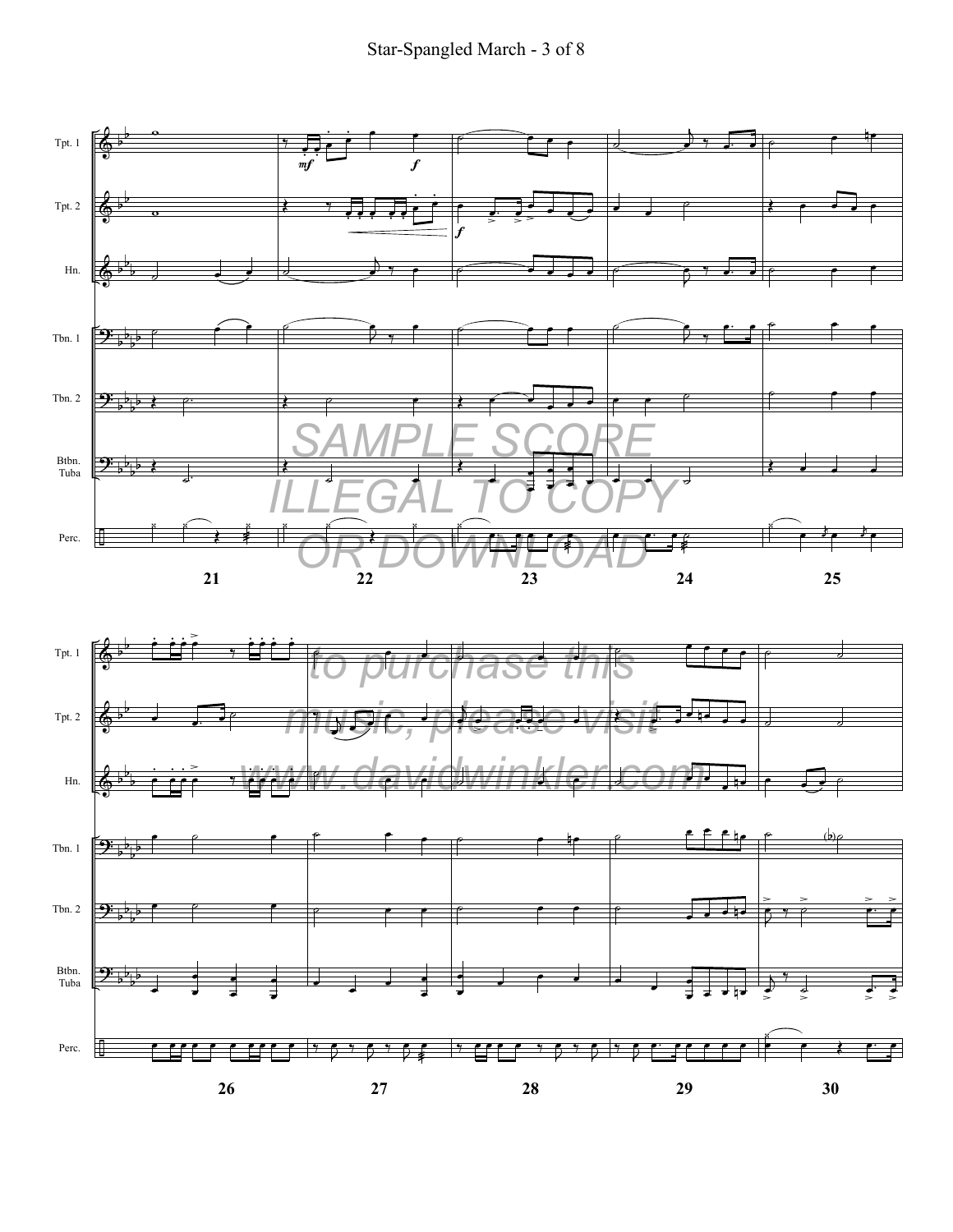

*3*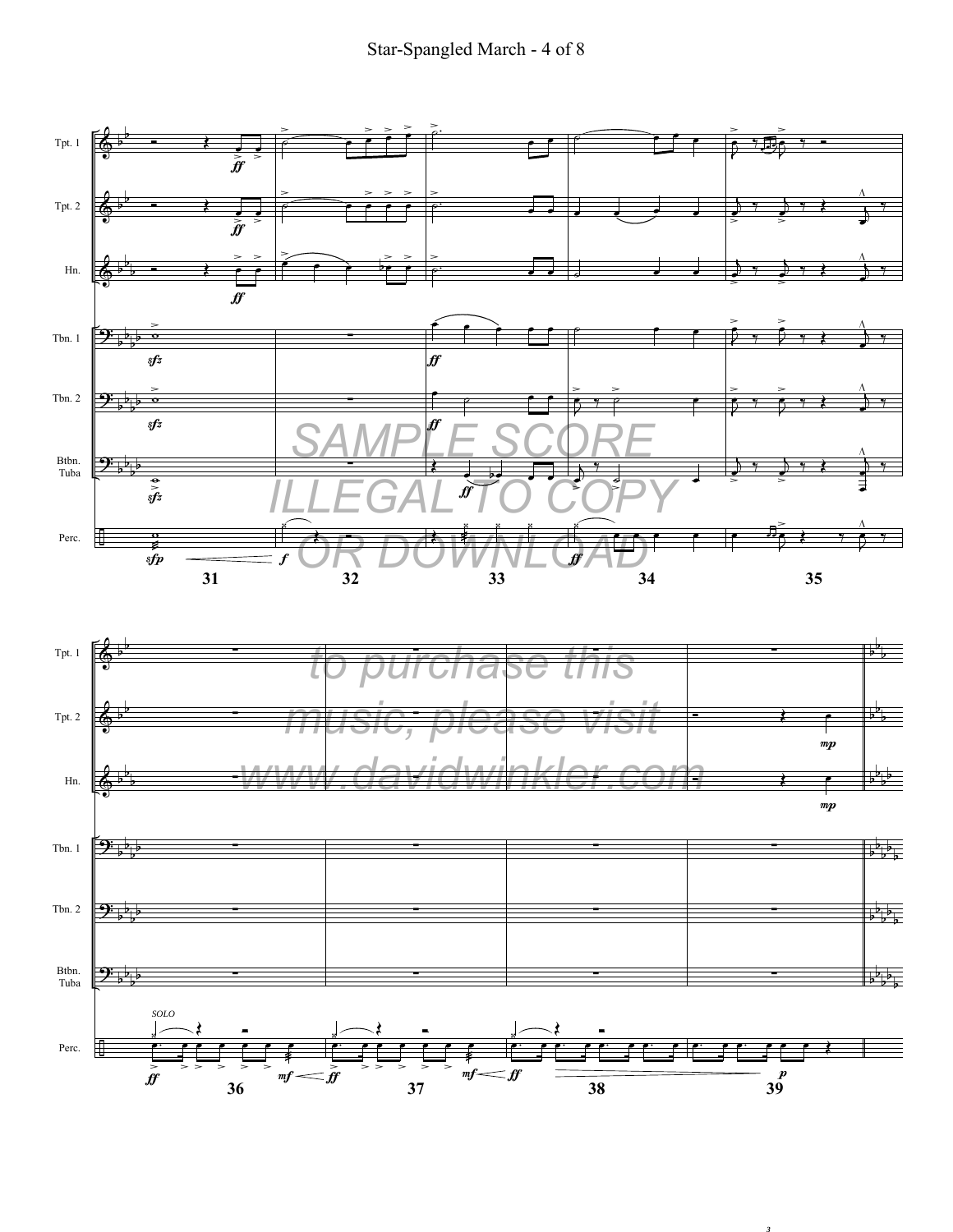#### Star-Spangled March - 5 of 8

*THE STARS AND STRIPES FOREVER*



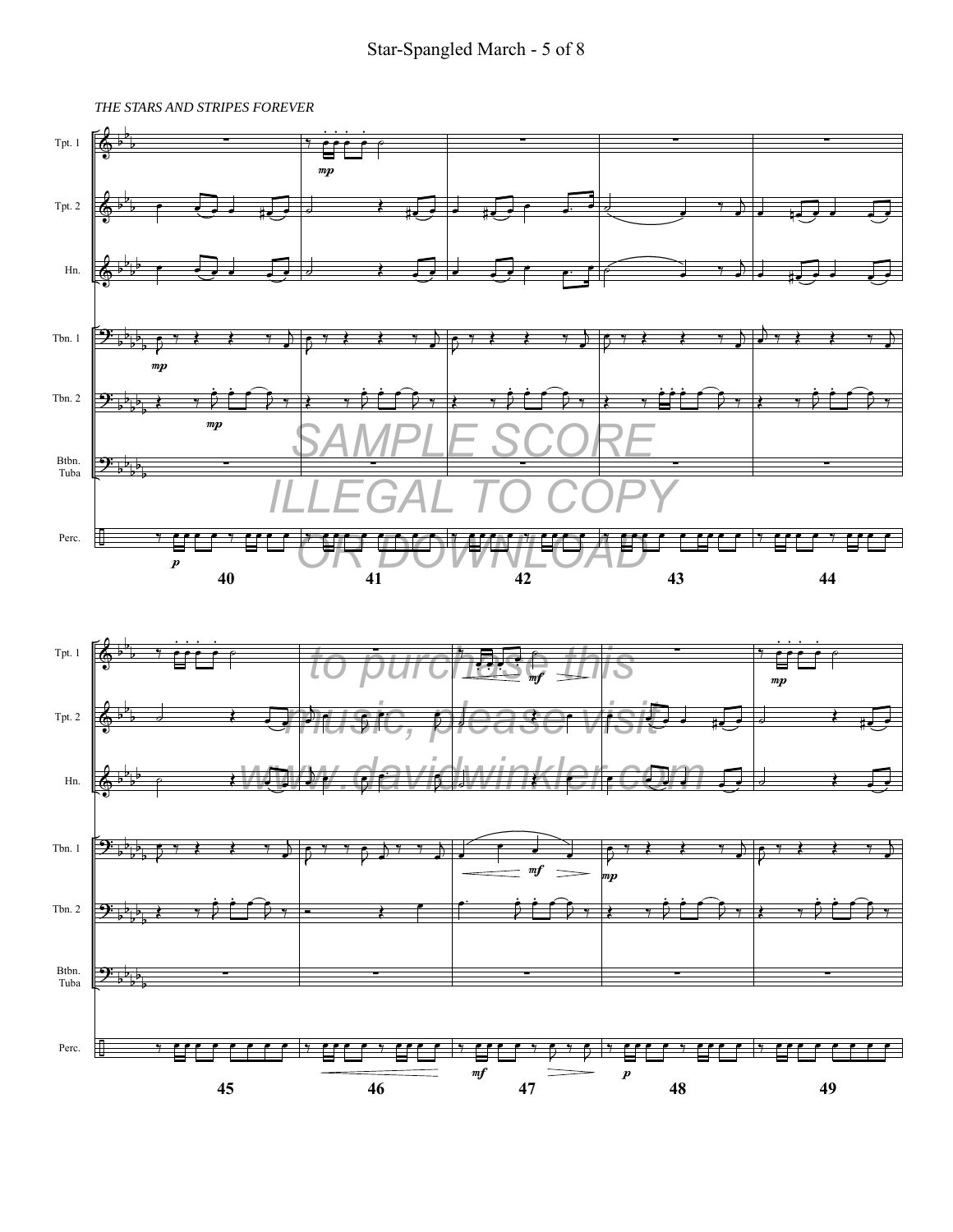

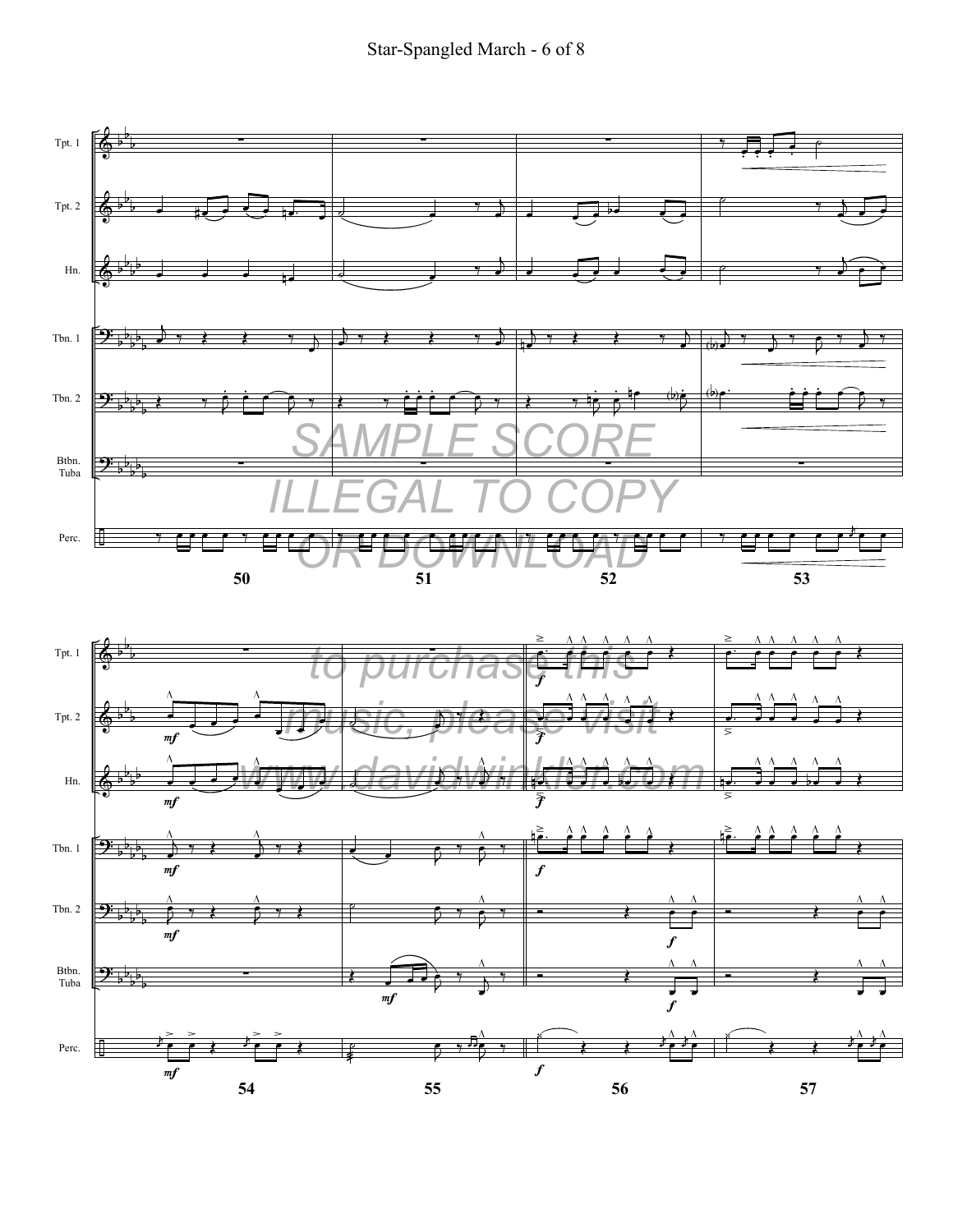Star-Spangled March - 7 of 8